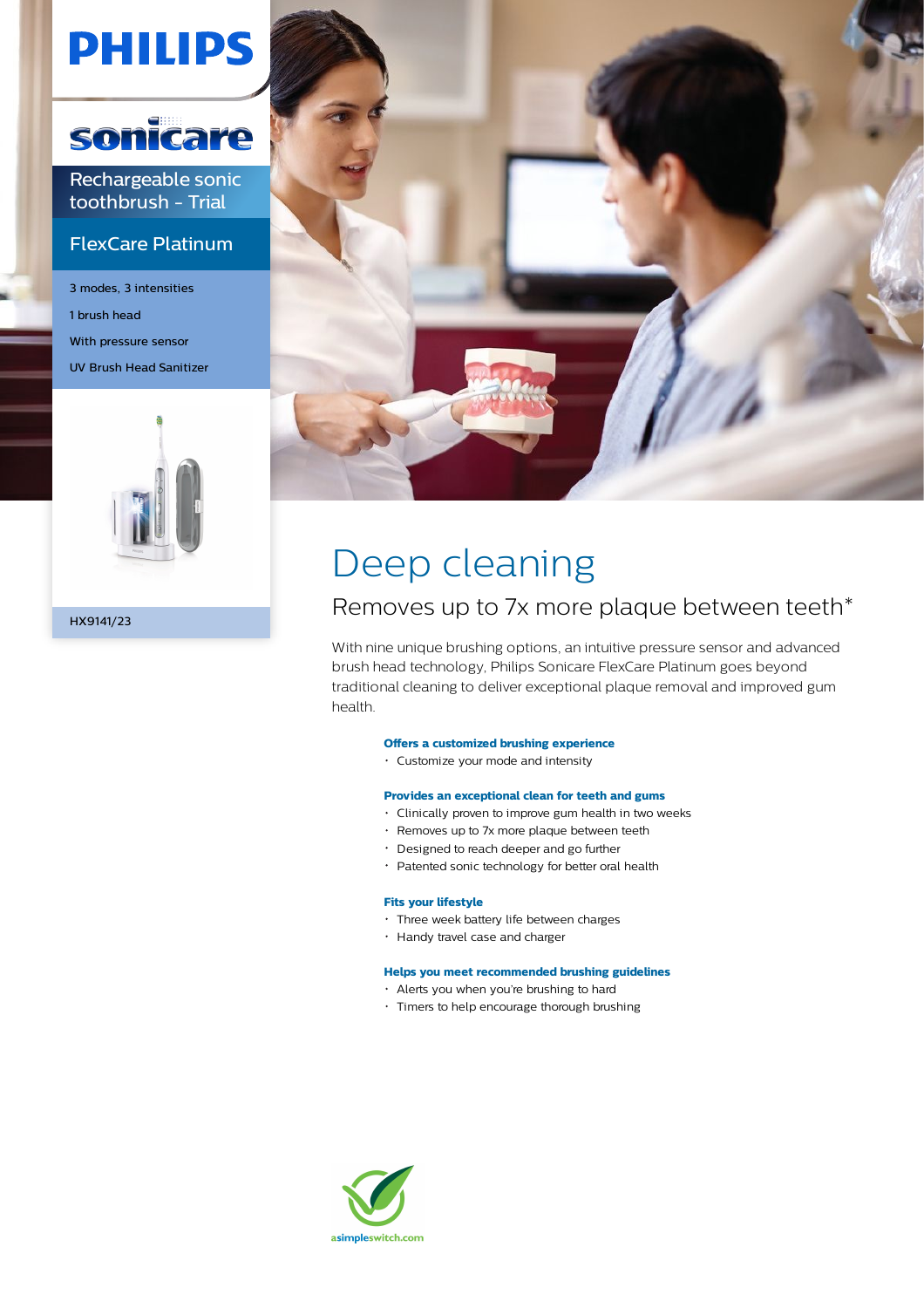## **Highlights**

#### **9 total brushing experiences**



FlexCare Platinum lets you choose from three brushing modes - Clean, White or Deep Clean - and three intensity settings - Low, Medium or High - to create a brushing experience that's perfectly tailored to you. Clean mode for an exceptional everyday clean (2 minutes), White mode for stain removal (2:30 minutes) and Deep Clean mode for an invigorating deep clean (3 minutes).

#### **Improves gum health in two wks**



With a special Gum Care mode for focused cleaning to help reduce gingival bleeding and inflammation, FlexCare Platinum is clinically proven to improve gum health in only two weeks.

#### **Reaches deep between teeth**



FlexCare Platinum reaches deep between teeth to provide superior plaque removal. It is clinically proven to remove 7x more plaque between teeth than a manual toothbrush.

#### **Intuitive Pressure Sensor**



FlexCare Platinum features a unique, intuitive Pressure Sensor to help reduce aggressive brushing. The handle gently vibrates to let you know when you're applying too much pressure.

#### **Reach deeper and go further**



Philips Sonicare InterCare toothbrush head features extra-long, high-density bristles to target hidden plaque caught deep between teeth and other hard-to-clean areas.

#### **Long battery life**



When fully charged, your FlexCare Platinum has enough battery life for three weeks of regular use.

#### **Travel case and charger**



It's easy to take your FlexCare Platinum wherever you need it with an easy-to-pack travel case and compact travel charger.

#### **Patented sonic technology**



Unlike a traditional electric or power toothbrush, Sonicare features a patented sonic technology. Sonicare's unique dynamic cleaning action drives fluid between teeth, gently and effectively removing plaque interdentally and along the gum line.



asimpleswitch.com

#### **Philips Green Logo**

Philips Green Products can reduce costs, energy consumption and CO2 emissions. How? They offer a significant environmental improvement in one or more of the Philips Green Focal Areas – Energy efficiency, Packaging, Hazardous substances, Weight, Recycling and disposal and Lifetime reliability.